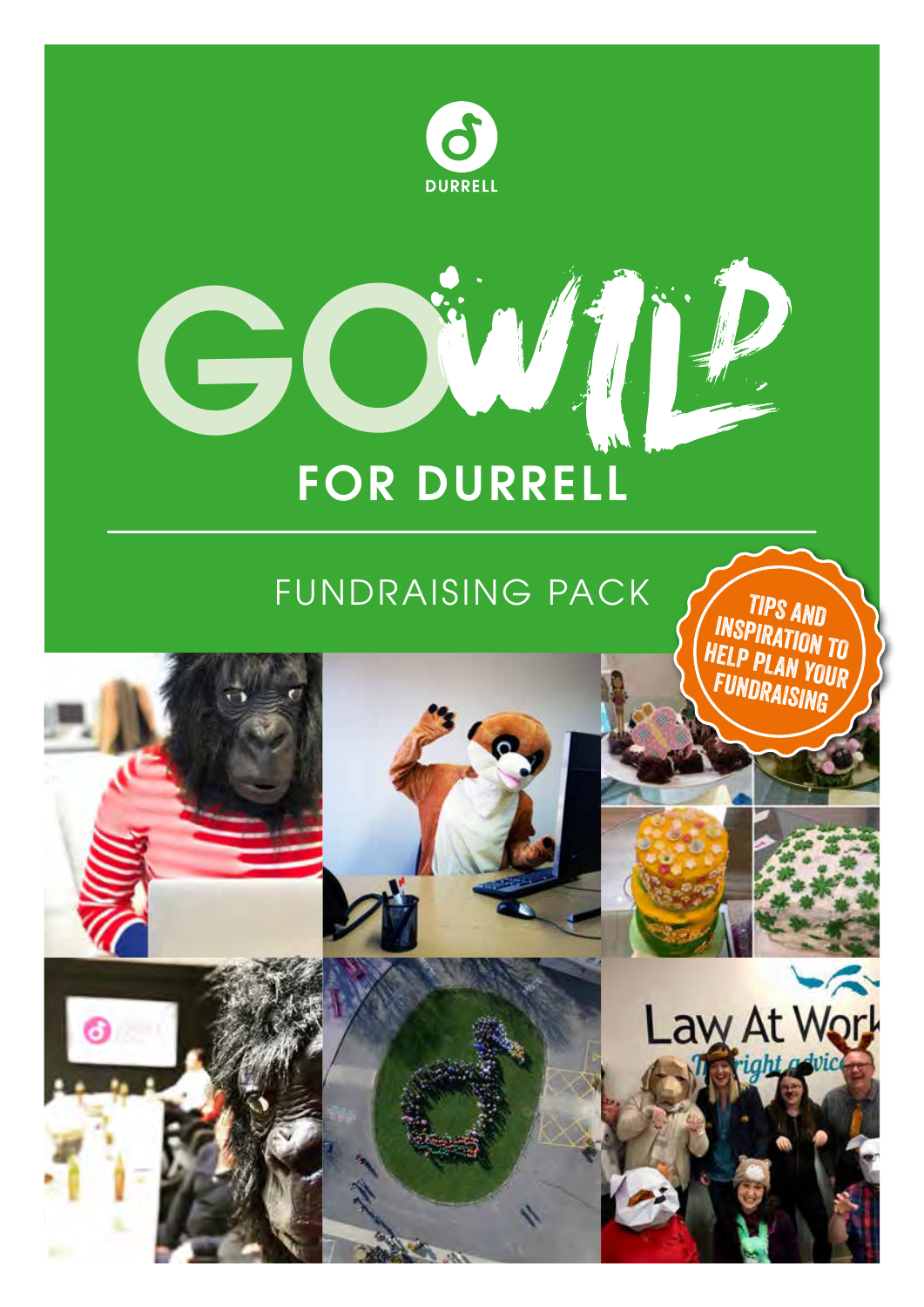

# THANK YOU FOR JOINING OUR MISSION TO REWILD OUR WORLD

We are dedicated to creating a wilder, healthier, more colourful world. However, without passionate supporters like you this simply would not be possible.

Together we can save the world's most threatened wildlife, train and inspire more conservation leaders, support local communities and protect natural habitats and fragile ecosystems across the world.

Take a walk on the wild side and unleash your animal spirit to help save species from extinction. Whether you wear it, bake it, or workout WILD, just enjoy yourselves and raise funds WILDLY, your way.

Whatever you choose you are helping create more diverse, beautiful and resilient natural landscapes in which species can thrive, where people can enjoy a deeper connection with nature, generation after generation.

### TEAM DURRELL

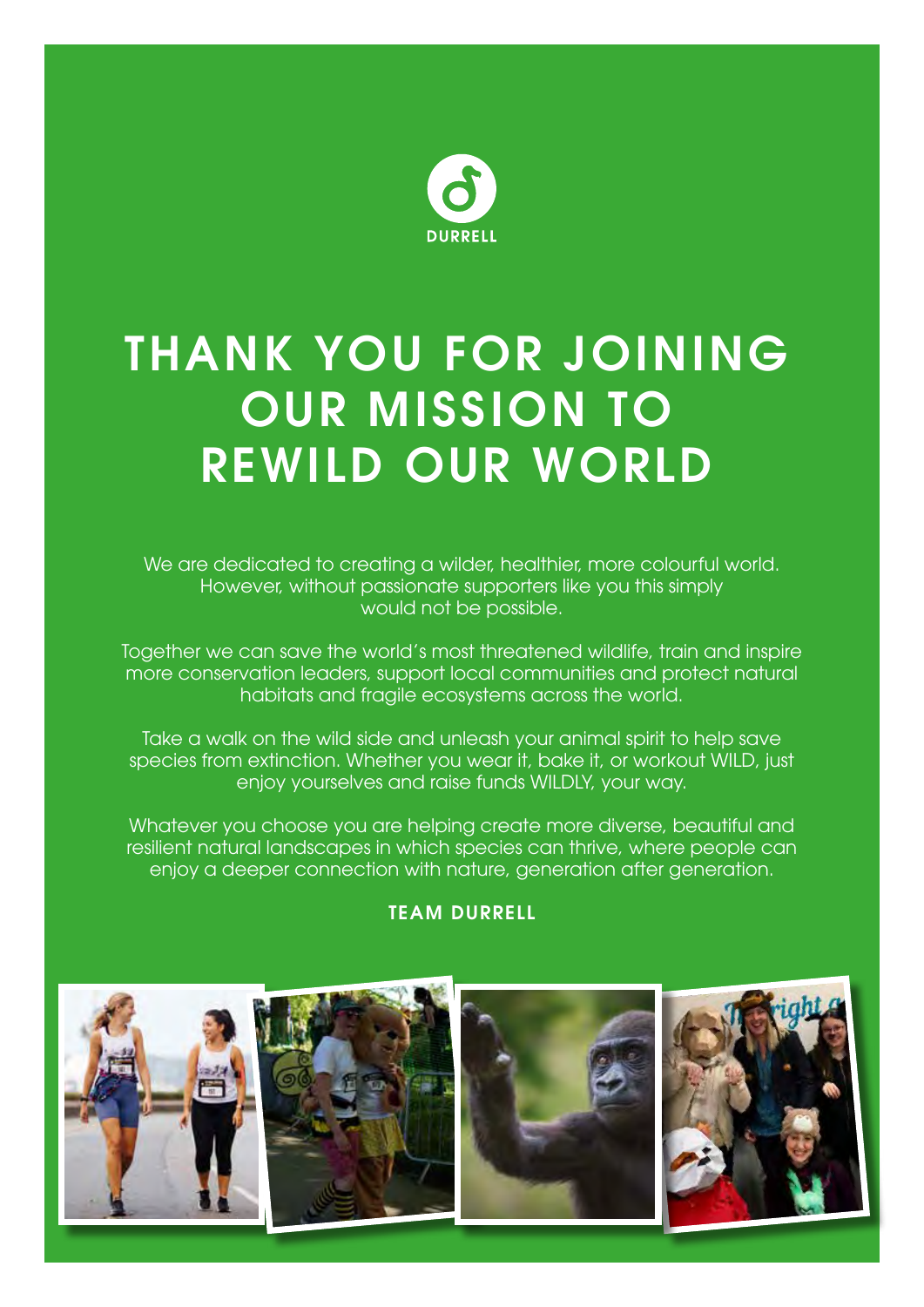

# DO IT FOR DURRELL

### DURRELL WILDLIFE CONSERVATION TRUST IS AN INTERNATIONAL CHARITY BASED AT JERSEY ZOO IN THE CHANNEL ISLANDS.

Since 1959 we have been on a mission to save species from extinction.

Our supporters have made great progress possible, but we need your help to continue our work as the world's animals and their habitats face constant threat. They need your help now, more than ever.

In the long-term we want to not only prevent extinctions, but also recover populations of threatened species. We will harness our species management expertise to drive the rewilding of ecosystems so that they are more functional, diverse and resilient; thereby improving the quality of local people's lives.

Through our work in the wild and at Jersey Zoo, we will reconnect people with nature and help drive the societal change needed to save and restore the natural world.

### DID YOU KNOW?

It costs over £8 million per year to run Durrell globally



I DO ASSURE YOU, THE WORLD NEEDS DURRELL SIR DAVID ATTENBOROUGH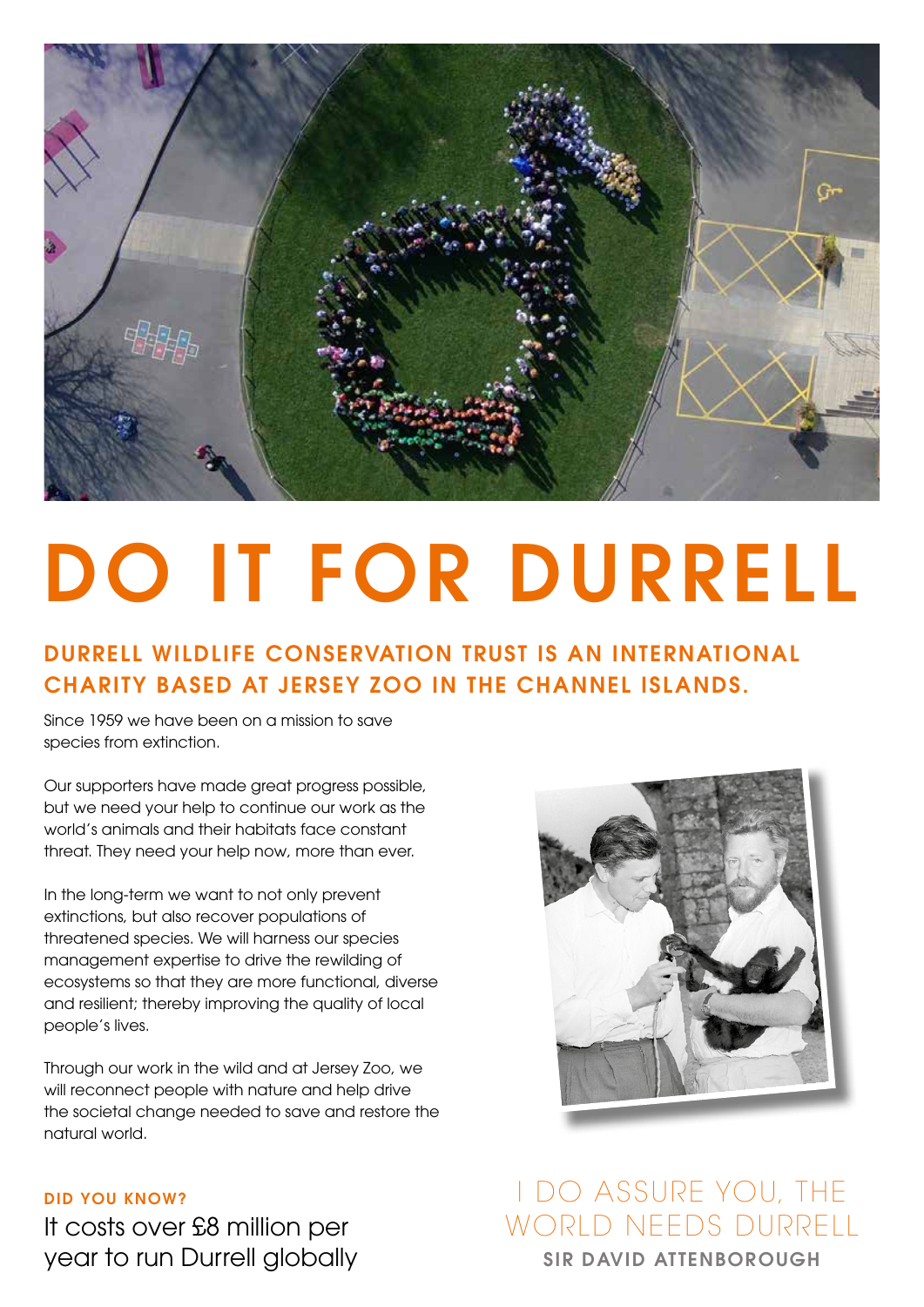# GO WILD AND HELP US ACHIEVE OUR VISION FOR A WILDER, HEALTHIER, MORE COLOURFUL WORLD!

Here are just a few things the money you raise could do to help protect threatened wildlife

### £10

can pay to swab-test five mountain chicken frogs for deadly diseases.

### £25

can feed Jantho, Anette and Jiwa the Sumatran orangutans at Jersey Zoo for a day.

### £60

can buy a canoe for our patrollers to protect the waterways of Lac Alaotra, Madagascar, the habitat of the beautiful gentle lemur.

# £500

can fund a community event in Madagascar to engage and encourage villagers to protect the Critically Endangered ploughshare tortoise from the illegal pet trade.

# £10,000

can train a conservation professional to maximise their effectiveness at managing endangered species.









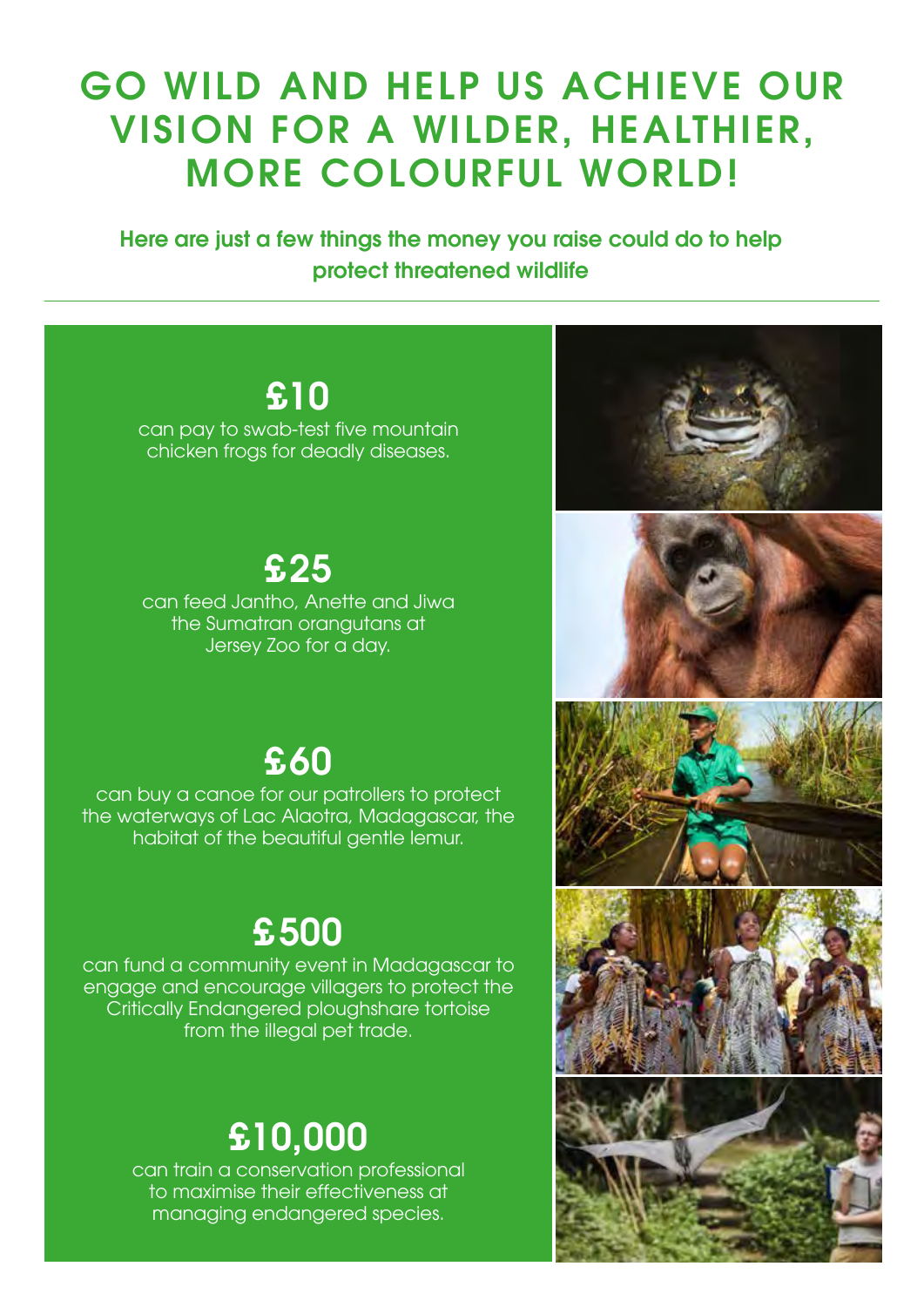WE ARE GENERATION REWILD

WORLD

REWILD

YOUR

WE WANT TO REWILD SPECIES AND ECOSYSTEMS AS WELL AS PEOPLE AND PLACES BY…

RECOVERING THREATENED OR MISSING WILDLIFE

REVIVING AND REBUILDING ECOSYSTEMS AND NATURAL PROCESSES

RECONNECTING PEOPLE TO THE NATURAL WORLD

TAKING RESPONSIBILITY FOR THE NATURAL WORLD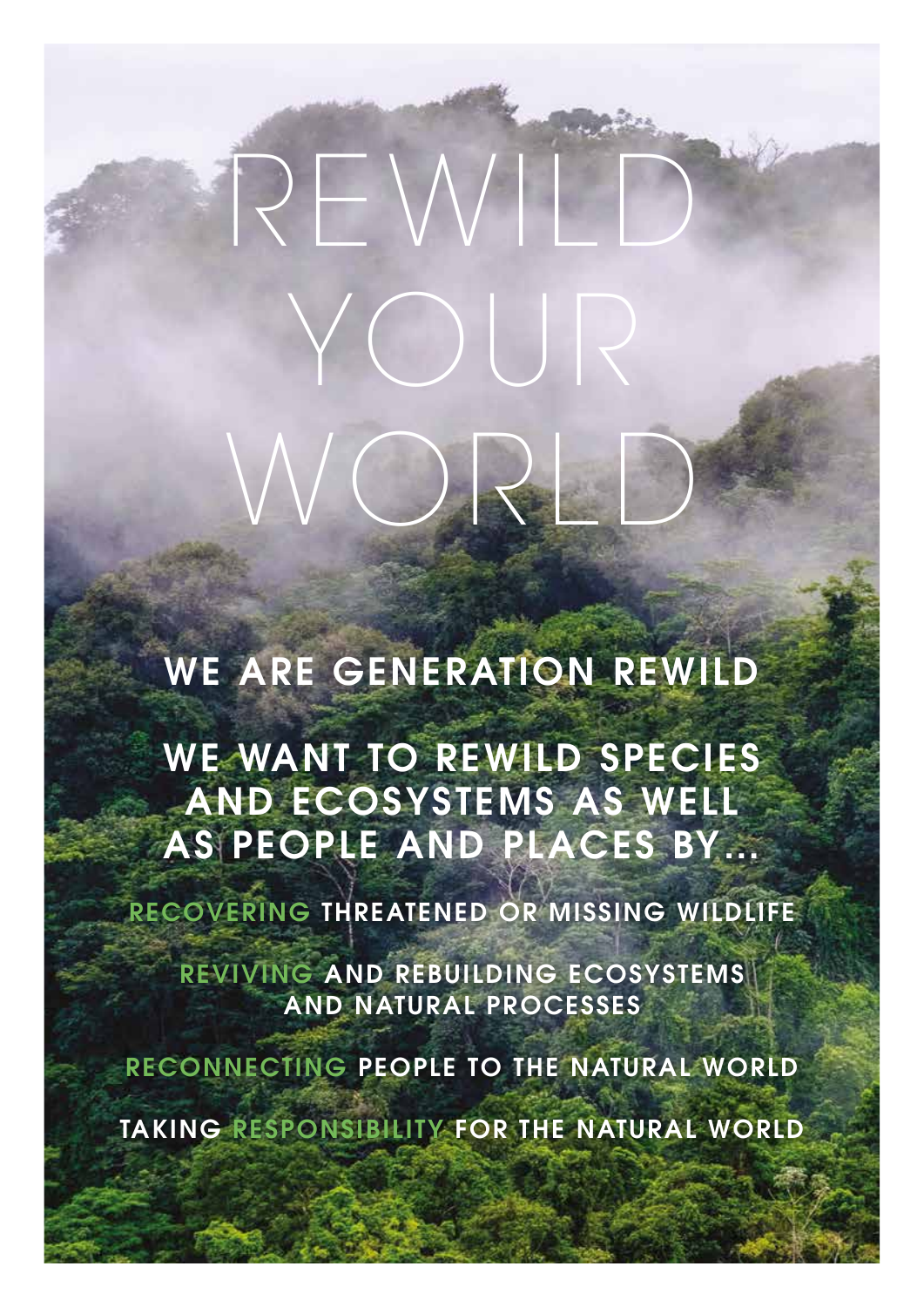# FUNDRAISING SURVIVAL PACK

### 3 SIMPLE STEPS TO START FUNDRAISING



### USE YOUR PASSION AND FEEL INSPIRED

- There are lots of wild ways you can fundraise.
- Focus on what motivates you and the skills that you have.
- Set yourself an achievable goal or an extraordinary challenge that will inspire people to sponsor you.
- Unite your tribe and speak to your friends, colleagues or family to create a community.
- Make sure you share your goals with others and they can be part of you achieving them.



### SHARE THE FUN AND EXPRESS **GRATITUDE**

- Share your fundraising page, photos and activities on social media. You will inspire others to give or Go Wild too!
- Remember to say thanks to those who have donated,send a personal message or tag them in your fundraising posts.
- Once you have finished fundraising you'll need to send the funds you have raised. Donations made online will be automatically sent to us and we follow up with a special thank you.

### PLAN AHEAD AND BE PREPARED

- Set up a page on Durrell's JustGiving Page www.justgiving.com/DWCT, click 'Fundraise for Us' button and follow on screen instructions.
- Personalise your Go Wild Poster and get everyone excited about your event or activity.
- Let us know if you would like any fundraising resources like collection boxes or if there is anything else we can help you with.

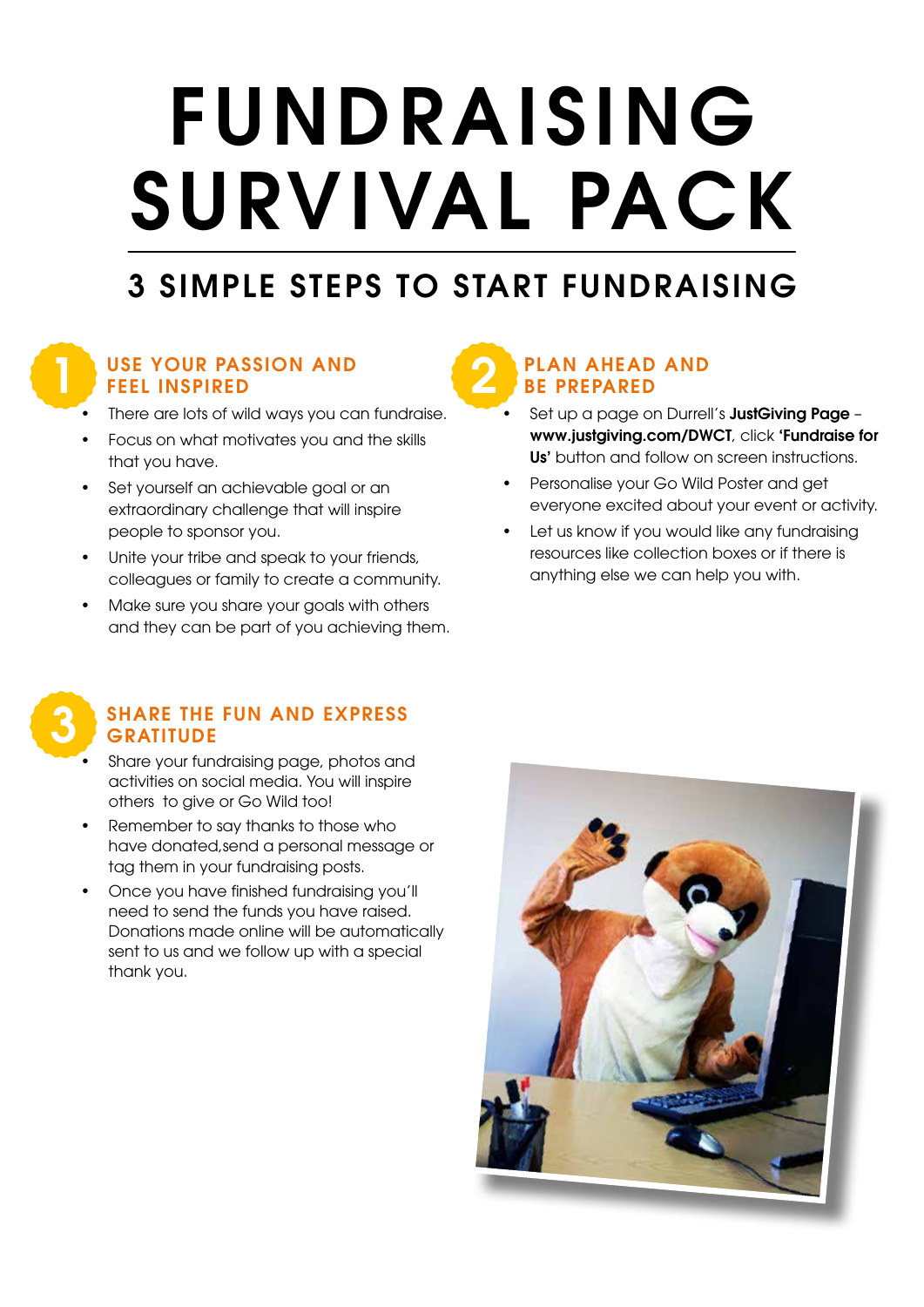# Why JustGiving 2

- This is one of the simplest ways to collect donations, making it easy and efficient for our small team at Durrell.
- It takes just a few minutes for someone to donate to your page and it is totally secure.
- You can customise your page, add photos, personalise and easily share the link with your friends and family.
- Once you reach you goal you can keep motivated by increasing your goal.
- You can link Strava to your JustGiving Page and it will add up your training and distance automatically once you have linked your account to the to the Strava app.
- When your fundraising is finished your fundraising efforts will be automatically transferred to Durrell to help save wildlife.



### **SAFETY**

- Ensure that you only collect donations and sponsorship from people that you know and trust.
- Make sure children are supervised and do not collect money on their own or from strangers.
- If you are aged under 18, please include a parent, guardian or teacher in all your plans and communications.
- Think about security if you are carrying money around.

### LEGALITIES

- Do not do house to house collections this is illegal without a licence.
- If you plan to fundraise on private property, make sure you have permission from the owner first and find out what insurance you may need. This includes fundraising at places such as your school, college or workplace.
- If holding a large event, check with your local authority on whether you need to obtain any special licences (e.g.public entertainment, collection or alcohol licences).
- If you intend on doing a raffle / lottery, check the rules with your local authority or the Gambling Commission.
- Durrell Wildlife Conservation Trust does not accept liability for any fundraising activity or event you undertake. Most venues will have insurance to cover events organised on their premises but please check that any liabilities to the public are covered to protect yourself as well as others.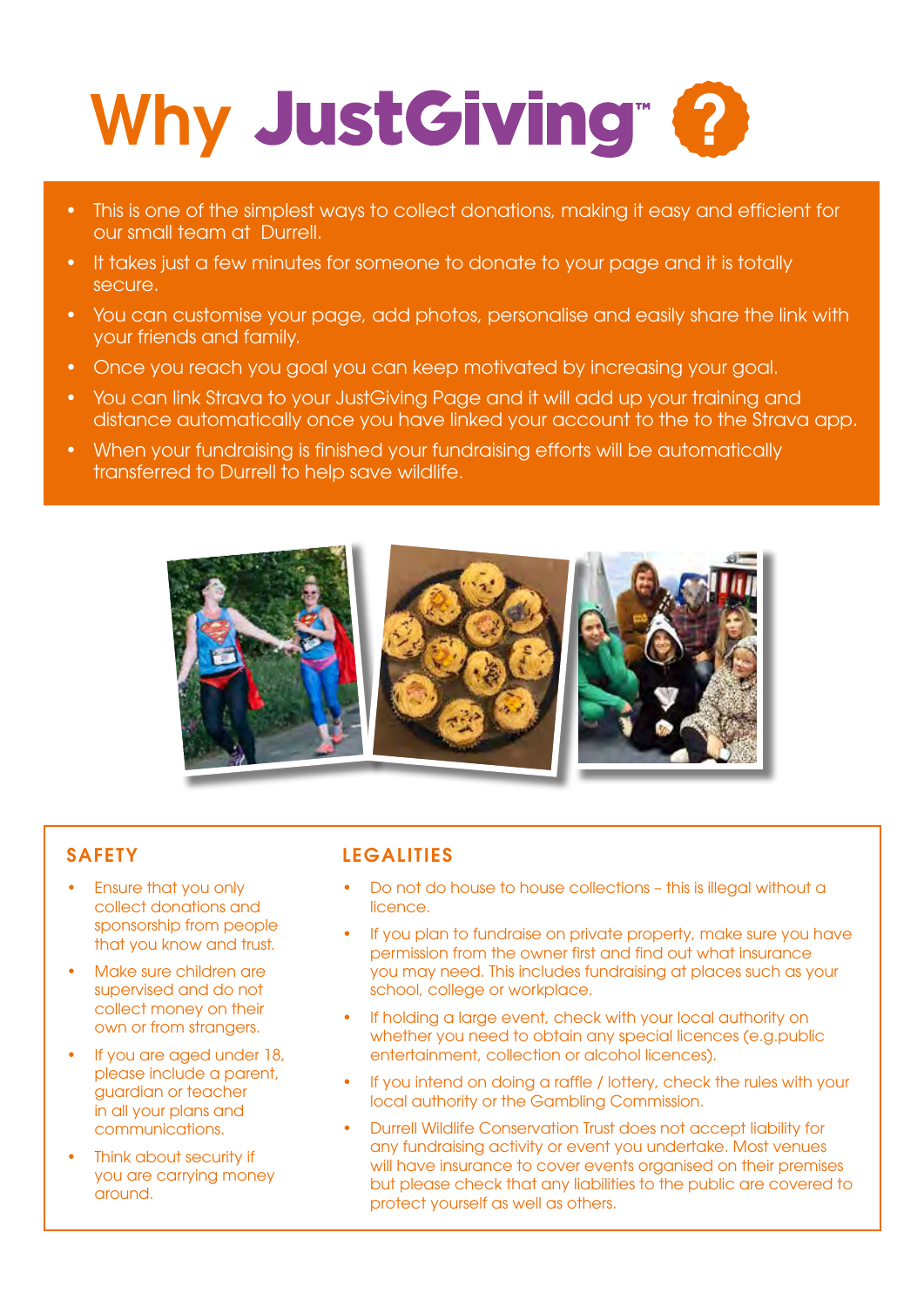# GET YO ONATION

The easiest method for us to receive donations is online or via electronic bank transfer. Be sure to let us know to expect them by emailing supportercare@durrell.org

### ONLINE

Go to www.durrell.org and click 'Donate now' to get your donations in by credit or debit card.

If you have been fundraising online using a JustGiving page, the donations will have been sent directly to Durrell, this is the most efficient method to maximise your donation and minimise administration time.

### BANK TRANSFER

Funds can be transferred online. REFERENCE Go Wild <Company or Surname> **BANK NAME NatWest Bank** SORT CODE 60-12-03 ACCOUNT NO 06323448

### BY CHEQUE

Total up all the money raised offline and send us a cheque, payable to Durrell Wildlife Conservation Trust. Please send the cheque and your sponsorship form (if applicable) to us at

开采

#### DURRELL WILDLIFE CONSERVATION TRUST

Les Augrès Manor, La Profonde Rue, Trinity, Jersey, Channel Islands, JE3 5BP

#### **BY PHONE** weekdays only

Call to donate by credit or debit card over the phone We do not accept cash and would greatly appreciate if you can bank and forward payment to us. This ensures funds are acknowledged correctly.

### DON'T FORGET TO INCLUDE YOUR CONTACT DETAILS SO WE CAN SEND YOU A THANK YOU

ANYONE WHO HAS GOT ANY PLEASURE AT ALL FROM LIVING SHOULD TRY TO PUT SOMETHING BACK GERALD DURRELL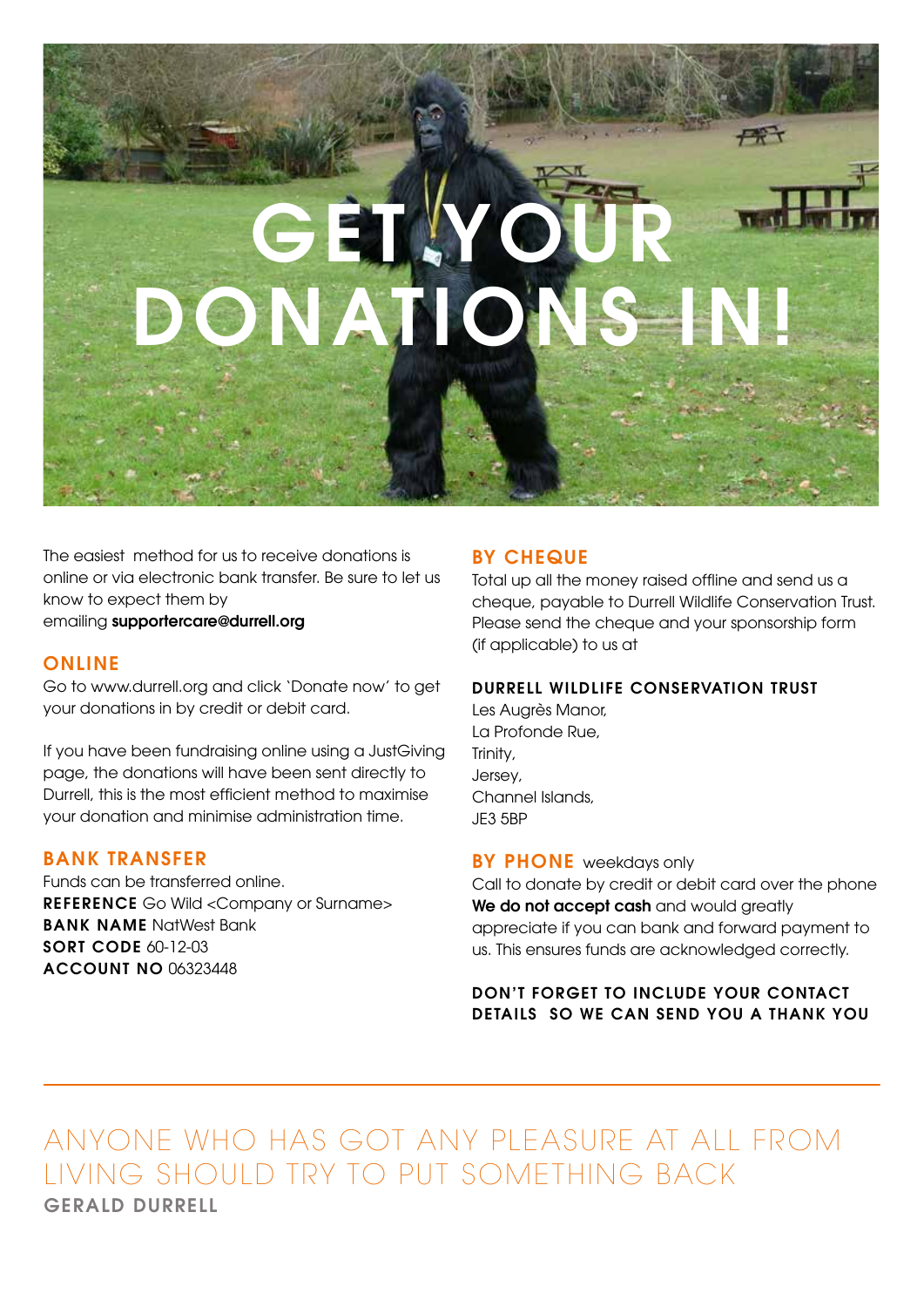

#### PLEASE TELL US A BIT ABOUT YOU AND YOUR DONATION

This will help us to acknowledge your donation or claim gift aid, which may not be possible without your full name and home or email address.

**DONATION** Confirm amount  $\mathbf{\mathbf{\mathbf{\mathbf{\mathsf{S}}}}}$ 

I attach a cheque payable to "Durrell Wildlife Conservation Trust"  $\Box$  or by card payment  $\Box$ 

Please let us know your reason for donating or how you raised this money (what was your fundraising event?). .

#### I AM JERSEY TAXPAYER

By ticking this box, I hereby confirm that I would like Durrell Wildlife Conservation Trust to reclaim tax from the States of Jersey Income Tax. I confirm I am a Jersey taxpayer, and have satisfied all the conditions stated on the reverse and wish Durrell to claim back 25% tax on my donation of £50 or over. TAX REFERENCE NUMBER (optional) . . . . . . . . . . . . . . . . .

DATE. .

SIGNATURE . .

|            | ∪∪   |
|------------|------|
| giftaid ut | OF G |
|            | DON  |
|            | DON  |
|            |      |

 $\mathbf{r}$  . The set of  $\mathbf{r}$ 

BOOST YOUR DONATION BY 25P **SIFT AID FOR EVERY £1 YOU** ATE. IN ORDER TO GIFT AID YOUR ATION YOU MUST TICK THIS BOX

I want to Gift Aid my donation and any donations I make in the future or have made in the past four years. I am a UK taxpayer and understand that if I pay less Income Tax and/or Capital Gains Tax than the amount of Gift Aid claimed on all my donations in that tax year it is my responsibility to pay any difference.

| WE WILL CONTACT YOU TO SAY THANK YOU FOR YOUR SUPPORT                                                                          |
|--------------------------------------------------------------------------------------------------------------------------------|
| If you're not currently receiving emails from Durrell Wildlife Conservation Trust, but would like to be kept up to date on our |
| work please tick this box $\Box$                                                                                               |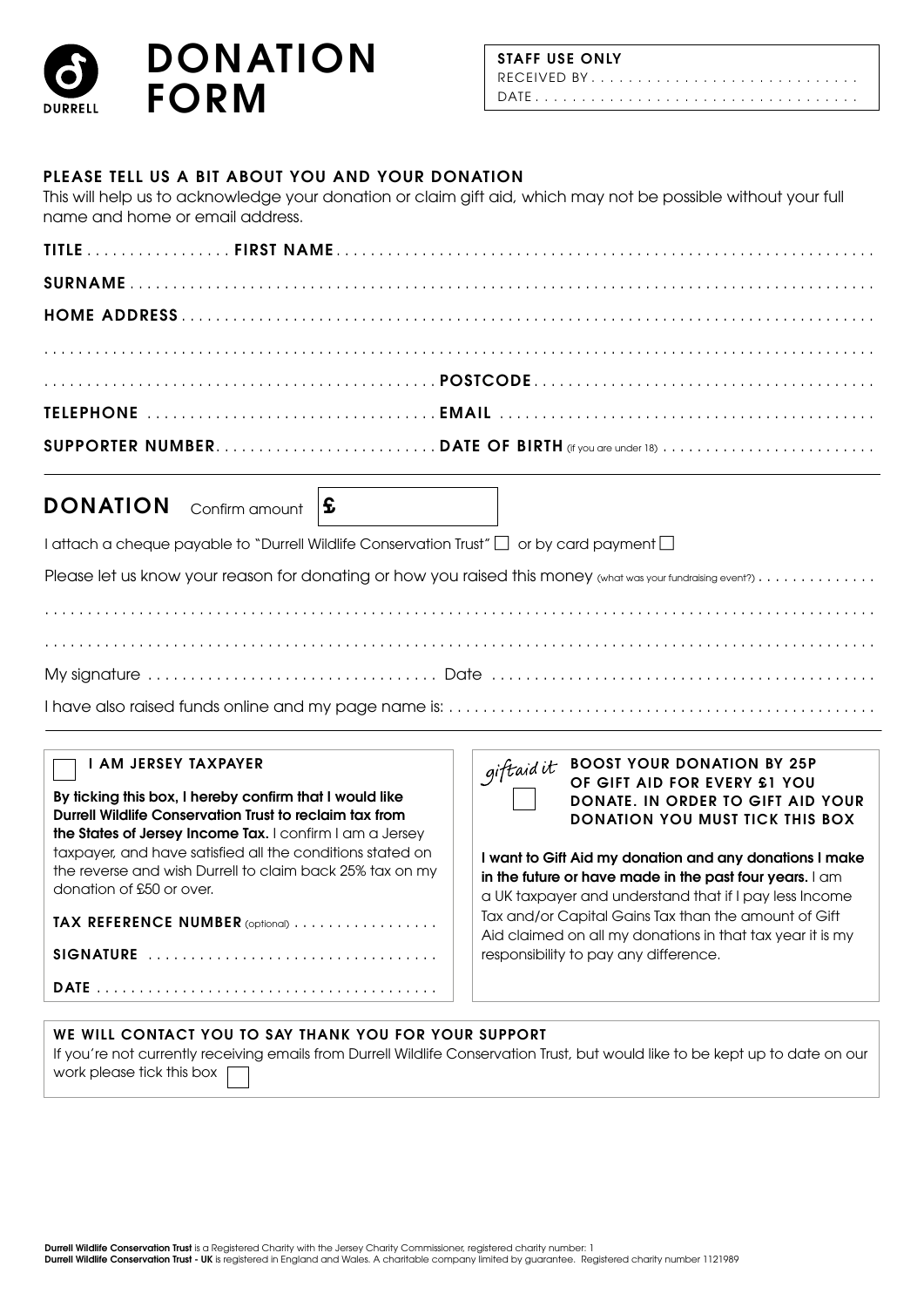

### SAVING SPECIES FROM EXTINCTION WWW.DURRELL.ORG

DURRELL WILDLIFE CONSERVATION TRUST IS A REGISTERED CHARITY WITH THE JERSEY CHARITY COMMISSIONER, REGISTERED CHARITY NUMBER: 1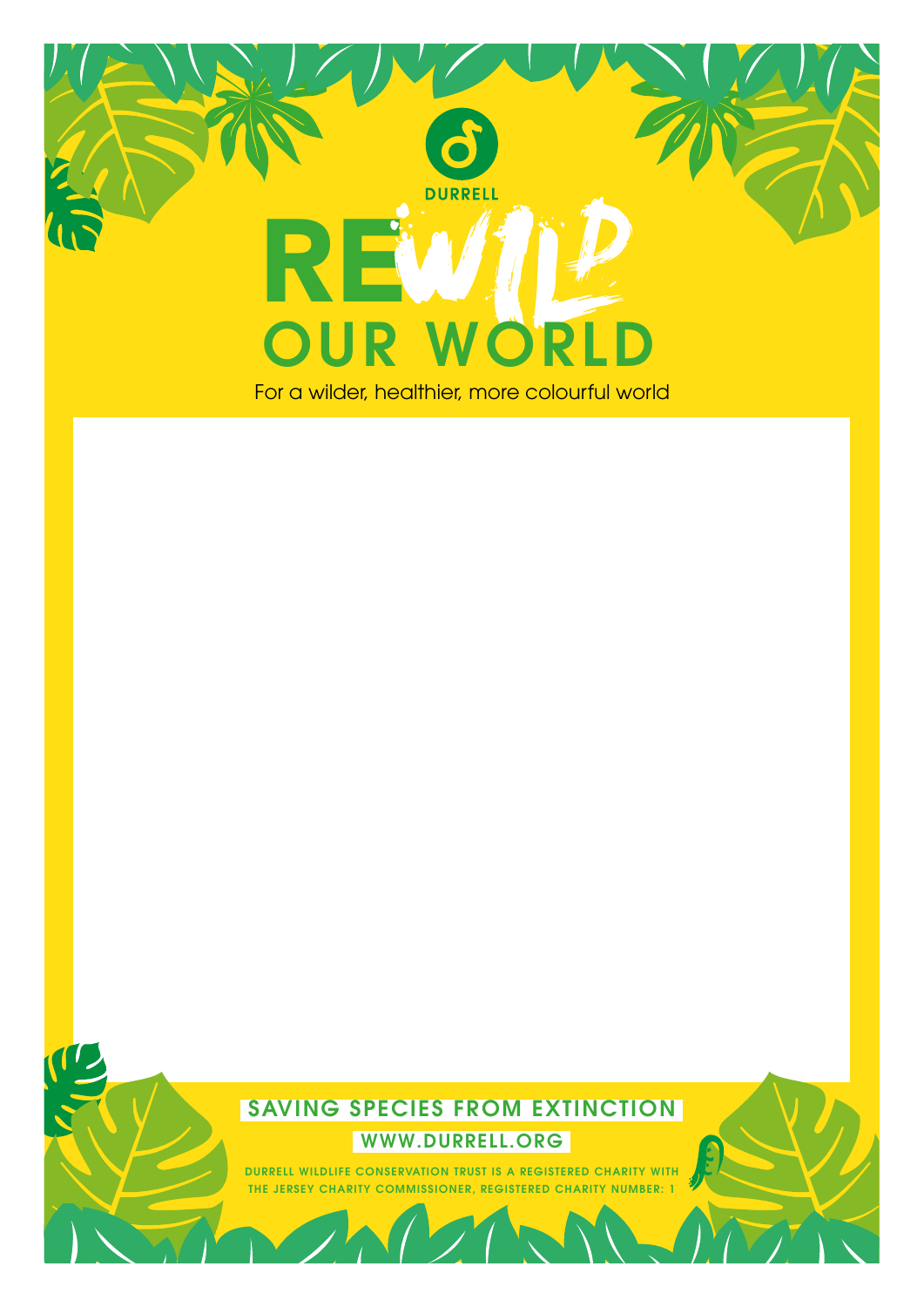

Keep track of your fundraising target with our Go Wild totaliser.

> Just fill in your goal and mark off your progress.

> > DURRELL WILDLIFE CONSERVATION TRUST IS A REGISTERED CHARITY WITH THE JERSEY CHARITY COMMISSIONER, REGISTERED CHARITY NUMBER: 1